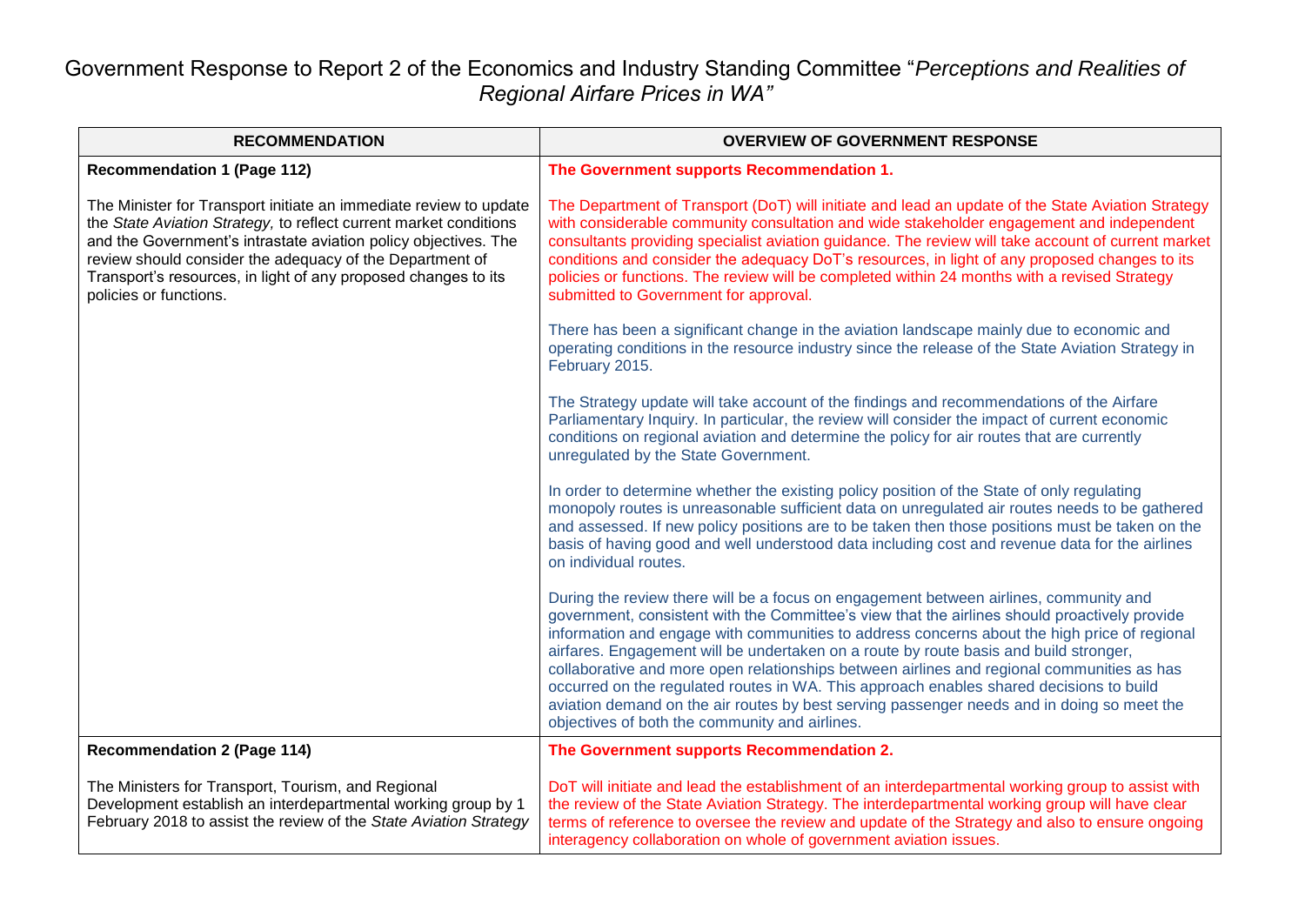| and undertake a more coordinated approach to aviation policy<br>implementation.                                                                                                                                                                                                                                                                                      |                                                                                                                                                                                                                                                                                                                                                                                                                                                                                                                                                                                                                                                                                                                                                                                                                                                                                                                                                                                   |
|----------------------------------------------------------------------------------------------------------------------------------------------------------------------------------------------------------------------------------------------------------------------------------------------------------------------------------------------------------------------|-----------------------------------------------------------------------------------------------------------------------------------------------------------------------------------------------------------------------------------------------------------------------------------------------------------------------------------------------------------------------------------------------------------------------------------------------------------------------------------------------------------------------------------------------------------------------------------------------------------------------------------------------------------------------------------------------------------------------------------------------------------------------------------------------------------------------------------------------------------------------------------------------------------------------------------------------------------------------------------|
|                                                                                                                                                                                                                                                                                                                                                                      | The following state government agencies will be members of the interdepartmental working<br>group:<br>DoT (Chair);<br>$\bullet$<br>Department of Jobs, Tourism, Science and Innovation (including agency representatives for<br>each, the Minister for Tourism and the Minister for State Development);<br>Department of Primary Industries and Regional Development; and<br>Department of the Premier and Cabinet.<br>The introduction of an interdepartmental working group, along with the input from other key<br>stakeholders, will guide and inform the updating of the State Aviation Strategy. There are<br>significant synergies between the transport, tourism and regional development government<br>agencies in respect of intrastate aviation and collaboration is already occurring. A coordinated<br>and collaborative approach to the review and update of the Strategy will provide a positive<br>foundation for the implementation of future aviation policies. |
| <b>Recommendation 3 (Page 114)</b>                                                                                                                                                                                                                                                                                                                                   | The Government supports Recommendation 3 in principle.                                                                                                                                                                                                                                                                                                                                                                                                                                                                                                                                                                                                                                                                                                                                                                                                                                                                                                                            |
| The Premier consider re-establishing an Aviation Ministerial<br>Council, to provide oversight for the recommended review of the<br>State Aviation Strategy and ensure an ongoing whole-of-<br>Government approach to the implementation State aviation<br>policy.                                                                                                    | The need for Ministerial level/Cabinet oversight in undertaking a review of the State Aviation<br>Strategy is supported as is a whole-of-Government approach to the implementation of State<br>aviation policy. The establishment of a new Ministerial Committee reporting to the Premier is not<br>supported as there are existing ministerial processes and structures that can provide sufficient<br>oversight to the State Aviation Strategy and regional aviation policy matters more generally. The<br>Jobs and Economic Diversification (JEDi) Cabinet Sub-Committee is an appropriate committee<br>for consideration of the above matters.                                                                                                                                                                                                                                                                                                                                |
| <b>Recommendation 4 (Page 115)</b>                                                                                                                                                                                                                                                                                                                                   | The Government supports Recommendation 4 in principle.                                                                                                                                                                                                                                                                                                                                                                                                                                                                                                                                                                                                                                                                                                                                                                                                                                                                                                                            |
| The Department of Transport develop memorandums of<br>understanding by July 2018 with regional airport operators that<br>service unregulated RPT flights for the provision of relevant flight<br>and passenger data. As a minimum, the operators should<br>provide the data that they disclose to the Bureau of<br>Infrastructure, Transport and Regional Economics. | The Government acknowledges the need for data to inform Government, stakeholders and the<br>community and supports the intent of this recommendation for collecting and analysing route<br>data. However, existing legislation already provides sufficient powers to acquire the necessary<br>flight and passenger data from the airlines for unregulated air routes. Because there are<br>significantly more airports than there are airlines, arrangements with 9 airlines operating RPT<br>services will be less onerous than with the 23 relevant airports receiving them. Refer to the<br>response to Recommendation 5.                                                                                                                                                                                                                                                                                                                                                      |
| <b>Recommendation 5 (Page 121)</b>                                                                                                                                                                                                                                                                                                                                   | The Government supports Recommendation 5.                                                                                                                                                                                                                                                                                                                                                                                                                                                                                                                                                                                                                                                                                                                                                                                                                                                                                                                                         |
| The Minister for Transport utilise existing licensing powers under<br>the Transport Coordination Act 1966 and Transport Co-<br>Ordination Regulations 1985 to require that airlines operating on<br>unregulated RPT routes provide the 'prescribed records' listed in                                                                                                | The existing licensing powers under the Transport Coordination Act 1966 and Transport Co-<br>Ordination Regulations 1985 can require that airlines operating on unregulated RPT routes to<br>provide the 'prescribed records' to DoT. Obtaining appropriate prescribed records on the                                                                                                                                                                                                                                                                                                                                                                                                                                                                                                                                                                                                                                                                                             |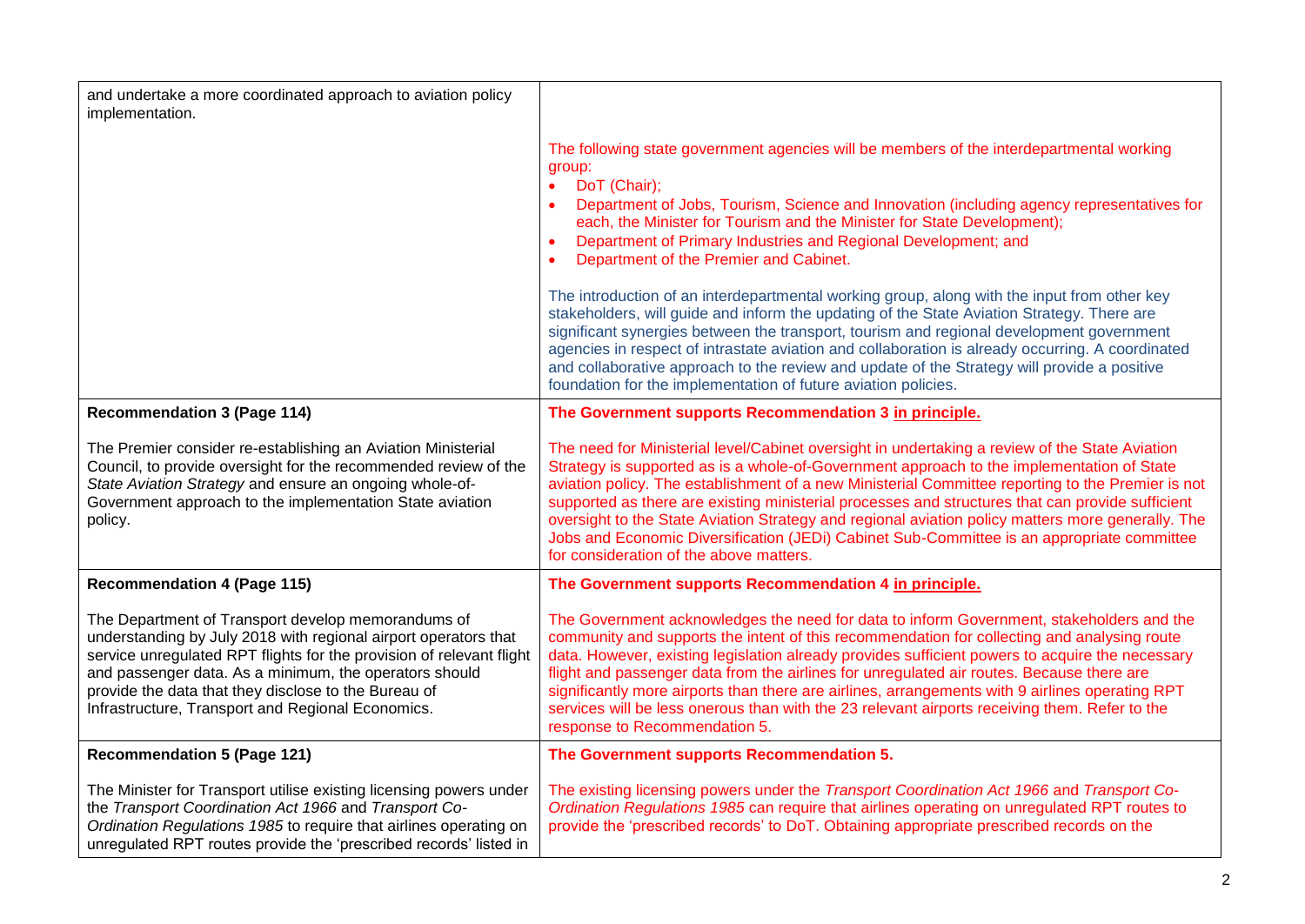| Appendix Seven to the Department of Transport. Strict<br>confidentiality protocols need to be observed around<br>commercially sensitive information.                                                                                                                                                | unregulated routes from the operating airlines can be implemented relatively quickly by<br>amending conditions on airlines' licences administered by DoT.                                                                                                                                                                                                                                                                                                                                                                                                                                                                                                       |
|-----------------------------------------------------------------------------------------------------------------------------------------------------------------------------------------------------------------------------------------------------------------------------------------------------|-----------------------------------------------------------------------------------------------------------------------------------------------------------------------------------------------------------------------------------------------------------------------------------------------------------------------------------------------------------------------------------------------------------------------------------------------------------------------------------------------------------------------------------------------------------------------------------------------------------------------------------------------------------------|
|                                                                                                                                                                                                                                                                                                     | The Government recognises that data is essential for engaging with stakeholders, informing<br>consumers and for policy review and development. In order to determine whether the existing<br>aviation policies are reasonable for unregulated air routes, appropriate data needs to be<br>gathered and applied. Strict confidentiality protocols will be observed around commercially<br>sensitive information, where required.                                                                                                                                                                                                                                 |
| <b>Recommendation 6 (Page 121)</b>                                                                                                                                                                                                                                                                  | The Government supports Recommendation 6.                                                                                                                                                                                                                                                                                                                                                                                                                                                                                                                                                                                                                       |
| The Minister for Transport direct the Department of Transport to<br>produce a biannual report assessing prevailing market dynamics<br>and airfares on WA's unregulated RPT routes.                                                                                                                  | DoT, in conjunction with the Department of Jobs, Tourism, Science and Innovation and the<br>Department of Primary Industry and Regional Development will prepare a biannual report for the<br>Government assessing the prevailing market dynamics and airfares with a focus on unregulated<br>RPT routes commencing in 2018. The objective of the report is to inform Government on the<br>movement of airfares, particularly on unregulated routes. As for Recommendation 2, the<br>Government will respect the commercial confidentiality requirements of airlines.                                                                                           |
| <b>Recommendation 7 (Page 127)</b>                                                                                                                                                                                                                                                                  | The Government supports Recommendation 7.                                                                                                                                                                                                                                                                                                                                                                                                                                                                                                                                                                                                                       |
| The Minister for Transport direct the Department of Transport to<br>undertake a discrete, detailed economic analysis and community<br>consultation to determine whether any additional RPT routes in<br>WA should be subject to regulation, with priority placed on the<br>Perth-Kununurra service. | A review to determine the policy position regarding regulation of additional RPT air routes in WA<br>will be undertaken as part of the update of the State Aviation Strategy. Economic analysis and<br>community consultation is a necessary forerunner to the Government forming a policy position. A<br>particular priority will be given to the Perth-Kununurra air route. There are many approaches to<br>regulating air routes and all routes will need to be considered individually in light of their specific<br>contexts and characteristics. The policy position will be included in the update of the State<br>Aviation Strategy (Recommendation 1). |
|                                                                                                                                                                                                                                                                                                     | In order to maximise the value of the analysis, the information will be prepared in conjunction<br>with the Department of Jobs, Tourism, Science and Innovation and the Department of Primary<br>Industry and Regional Development which can provide valuable information on relevant<br>individual route context, characteristics and market conditions.                                                                                                                                                                                                                                                                                                       |
| <b>Recommendation 8 (Page 130)</b>                                                                                                                                                                                                                                                                  | The Government supports Recommendation 8.                                                                                                                                                                                                                                                                                                                                                                                                                                                                                                                                                                                                                       |
| The Department of Transport review its current tender design<br>process for regulated RPT routes. The review should consult<br>with the market regarding alternative packaging arrangements to<br>optimise service efficiencies for 'like' routes.                                                  | The Government recognises the need to optimise its tendering processes where it is practical to<br>do so. DoT will review its current tender design process for regulated RPT routes prior to the<br>next tender, as part of its continuous improvement processes and in line with best procurement<br>practice.                                                                                                                                                                                                                                                                                                                                                |
|                                                                                                                                                                                                                                                                                                     | Recent and previous tenders for regulated RPT air services have allowed for 'packaging' of air<br>routes and for air services to be provided to additional destinations by tendering airlines. Some<br>routes, such as the Northern Goldfields, which comprise air services to 5 towns with similar                                                                                                                                                                                                                                                                                                                                                             |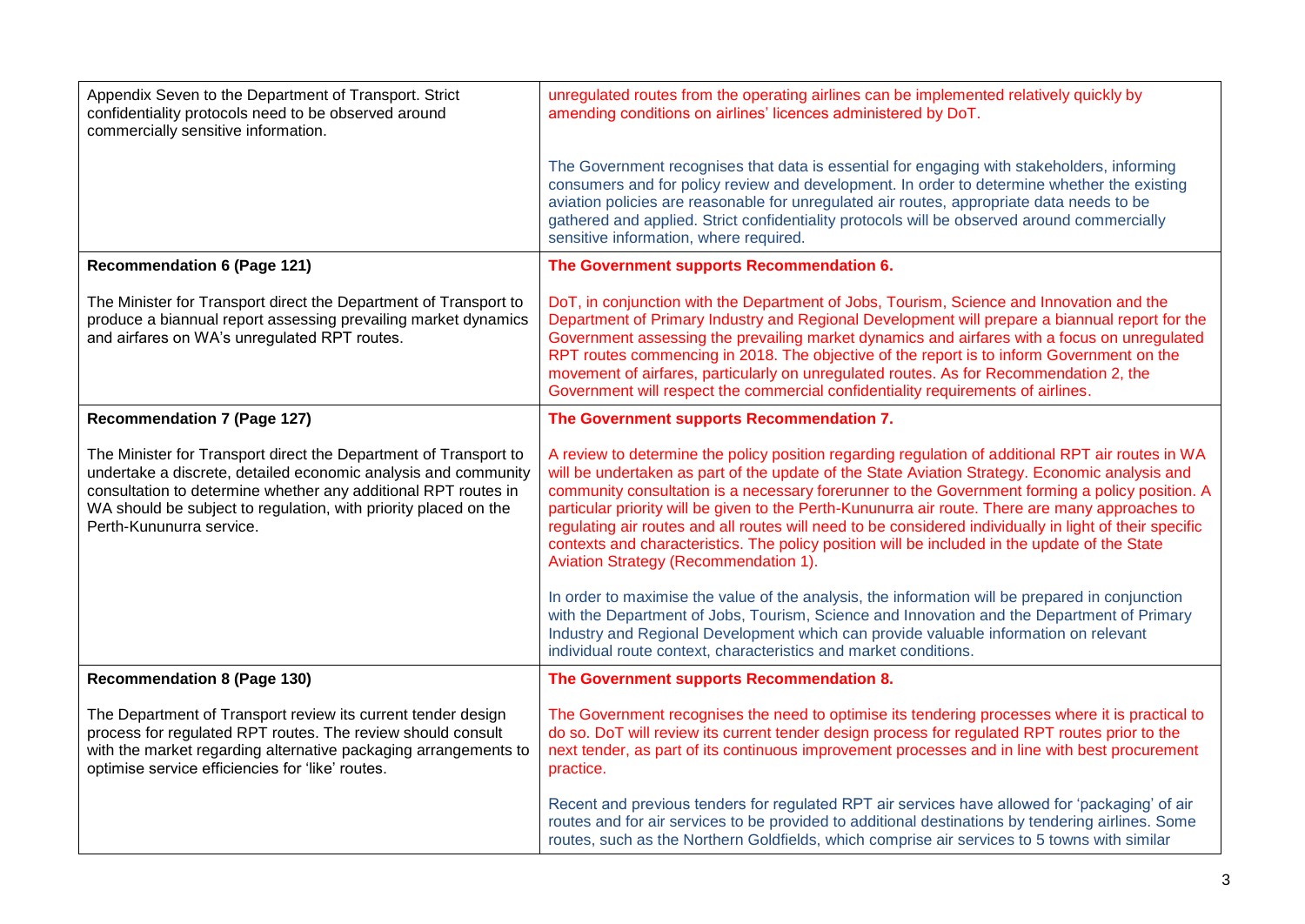|                                                                                                                                                                                                                                          | market and environment characteristics, have already been tendered together. Packaging routes<br>that are too dissimilar is likely to introduce inefficiencies for airlines that will result in cross<br>subsidisation of routes and higher airfares or costly government subsidies.                                                                                                                                                                                                                                 |
|------------------------------------------------------------------------------------------------------------------------------------------------------------------------------------------------------------------------------------------|----------------------------------------------------------------------------------------------------------------------------------------------------------------------------------------------------------------------------------------------------------------------------------------------------------------------------------------------------------------------------------------------------------------------------------------------------------------------------------------------------------------------|
|                                                                                                                                                                                                                                          | It is currently standard practice for DoT to engage with community stakeholders and airlines as<br>part of preparing for each tender. The engagement with the community will include examining<br>alternative packaging arrangements to optimise service efficiencies for 'like' routes. Any<br>appropriate changes to the tender process resulting from the review will be implemented in the<br>next round of tenders commencing in 2019 for services commencing in 2021.                                          |
| <b>Recommendation 9 (Page 132)</b>                                                                                                                                                                                                       | The Government supports Recommendation 9.                                                                                                                                                                                                                                                                                                                                                                                                                                                                            |
| As part of the review of the State Aviation Strategy, the<br>Department of Transport engage with industry and local<br>communities to examine the market opportunities for additional<br>inter-regional routes within Western Australia. | DoT will continue to engage with industry and local communities to examine the market<br>opportunities for additional inter-regional routes within Western Australia. Following review, the<br>relevant policy positions regarding market opportunities will be included in the review of the State<br>Aviation Strategy (Recommendation 1).                                                                                                                                                                         |
|                                                                                                                                                                                                                                          | In recent years DoT has engaged with the airlines, the community and other government<br>agencies in the Kimberley and Pilbara regions in order to assist to facilitate inter-regional routes.<br>For example, DoT assisted in the development of the following routes in the Kimberley:<br>Broome to Fitzroy Crossing to Kununurra;<br>Kununurra to Halls Creek; and<br>Kununurra to Kalumburu.                                                                                                                     |
|                                                                                                                                                                                                                                          | Similar engagement with airlines and the community is currently actively occurring in the Pilbara.                                                                                                                                                                                                                                                                                                                                                                                                                   |
|                                                                                                                                                                                                                                          | The Department of Jobs, Tourism, Science and Innovation and the Department of Primary<br>Industries and Regional Development will be involved to ensure regional, jobs, tourism and other<br>relevant perspectives are accounted for and maximised, as required.                                                                                                                                                                                                                                                     |
| <b>Recommendation 10 (Page 133)</b>                                                                                                                                                                                                      | The Government supports Recommendation 10.                                                                                                                                                                                                                                                                                                                                                                                                                                                                           |
| As part of the review of the State Aviation Strategy, the<br>Department of Transport consider whether any current RPT<br>routes require subsidisation to secure their viability.                                                         | RPT services on regulated air routes have been commercially viable for many years and have<br>recently been retendered without the need for subsidies. Subsidies will be considered if there is<br>a significant change in the economic and market conditions for particular routes that result in<br>unacceptable levels of service for regional communities. Following review, the policy position<br>regarding subsidisation will be included in the update of the State Aviation Strategy<br>(Recommendation 1). |
|                                                                                                                                                                                                                                          | The Government's position is only to subsidise air routes where absolutely necessary to provide<br>a suitable service to the community. Currently, the only air route in Western Australia that is<br>subsidised is the Halls Creek to Kununurra air route. As per Recommendation 9, this is a<br>dynamic issue that is specific to each route at any point in time. The Government will consider                                                                                                                    |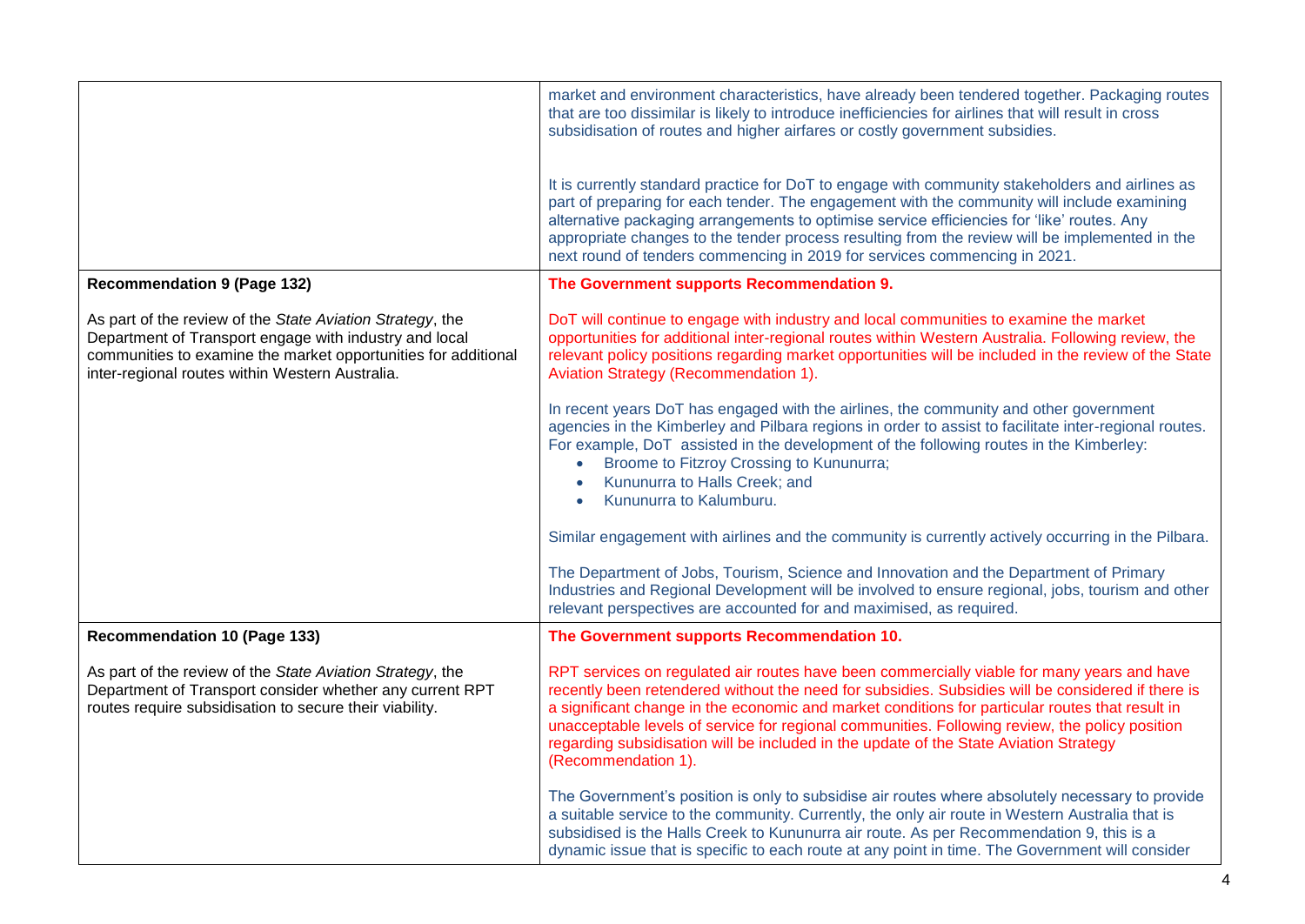|                                                                                                                                                                                                                                                    | the policy position for subsidisation of RPT routes as part of the update of the State Aviation<br>Strategy.                                                                                                                                                                                                                                                                                                                                                                                                                                                    |
|----------------------------------------------------------------------------------------------------------------------------------------------------------------------------------------------------------------------------------------------------|-----------------------------------------------------------------------------------------------------------------------------------------------------------------------------------------------------------------------------------------------------------------------------------------------------------------------------------------------------------------------------------------------------------------------------------------------------------------------------------------------------------------------------------------------------------------|
| <b>Recommendation 11 (Page 134)</b>                                                                                                                                                                                                                | The Government supports Recommendation 11.                                                                                                                                                                                                                                                                                                                                                                                                                                                                                                                      |
| The Department of Transport report to the Minister of Transport<br>on the viability and utility of providing a web-based tool for<br>regional airfares similar to FuelWatch.                                                                       | The Government recognises that appropriate online information on airfares can be useful in<br>informing passengers and stakeholders to enable the effective operation of consumer markets.<br>Such information must be relevant, timely and cost effective. DoT will investigate the costs and<br>benefits of developing and implementing a web-based tool for watching regional airfares on<br>intrastate routes in Western Australia. The Department will then report to the Minister for<br>Transport on the viability and utility of such an Internet tool. |
|                                                                                                                                                                                                                                                    | The assessment of the viability of such a tool will need to take into consideration a number of<br>factors, including the existence of other similar web-based tools to avoid a costly duplication of<br>such services. For instance, the private sector currently provides web-based tools for regional<br>airfares similar to FuelWatch. Private sector websites, such as Skyscanner, already allow<br>consumers to search for flights and compare airfare pricing.                                                                                           |
| <b>Recommendation 12 (Page 137)</b>                                                                                                                                                                                                                | The Government supports Recommendation 12.                                                                                                                                                                                                                                                                                                                                                                                                                                                                                                                      |
| As part of the review of the State Aviation Strategy, the<br>Department of Transport consider opportunities to leverage the<br>State's purchasing power to encourage initiatives such as<br>compassionate and/or community airfares for residents. | Regional communities are often dependent on air services for emergency travel for family or<br>personal reasons, which should not be unnecessarily costly. The extent of the Government's<br>ability to effectively influence airfares through purchasing arrangements is not yet known.<br>Therefore, this matter will be considered further as part of the review of the State Aviation<br>Strategy (Recommendation 1).                                                                                                                                       |
|                                                                                                                                                                                                                                                    | It was noted by the Committee that some of the most powerful personal stories to arise from the<br>Inquiry were in respect of the impact of paying very high airfares for unintended short-notice air<br>travel. The Committee noted that "a common complaint to the Committee was the high cost of<br>urgent decisions made to purchase a ticket at the last moment for family emergency".                                                                                                                                                                     |
|                                                                                                                                                                                                                                                    | The need for Government intervention requires careful policy consideration. Further analysis and<br>engagement is required to determine the best way to address the concerns that led to this<br>recommendation and provide effective solutions.                                                                                                                                                                                                                                                                                                                |
|                                                                                                                                                                                                                                                    | As part of the review of the State Aviation Strategy, DoT will analyse opportunities to encourage<br>initiatives such as compassionate and/or community airfares for residents. The State's CUA in<br>respect of the travel of public servants may not be the best tool to leverage changes to the<br>airlines decisions around the provision of lower airfares for compassionate travel for the<br>community members.                                                                                                                                          |
|                                                                                                                                                                                                                                                    | The Committee indicated that it would prefer that industry take proactive approach to address<br>concerns about the high cost of regional airfares. Similarly, the government strongly supports                                                                                                                                                                                                                                                                                                                                                                 |